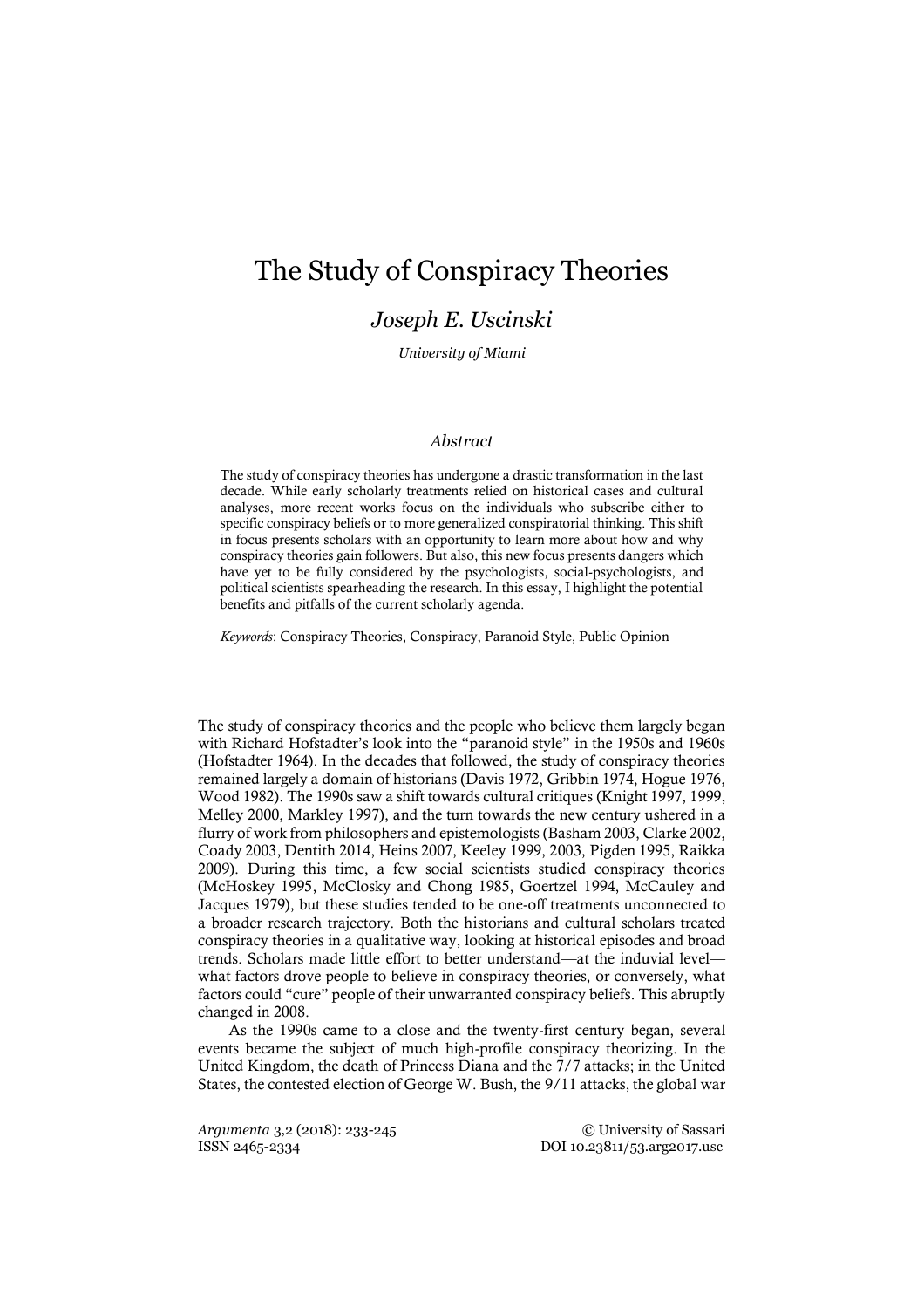on terror, and the election of Barack Obama. The conspiracy theories that became attached to the aforementioned events appear to have motivated social scientists to invest a large amount of resources into studying conspiratorial theories at the individual level. I mention the UK and US specifically because the growing body of scholarship addressing conspiracy theories has largely, though not exclusively, emanated from British and American scholars.

Works by psychologists, social-psychologists, and political scientists have examined why people believe in conspiracy theories about Princess Diana's death (Wood, Douglas and Sutton 2012), the 7/7 Tube bombings (Wood and Finlay 2008), the 9/11 attacks (Swami, Chamorro-Premuzic and Furnham 2010), and Barack Obama's sudden rise to power (Pasek *et al*. 2014). Such works have motivated a larger number of social scientists to enter the field and to study beliefs in a wider range of conspiracy theories, as well as the behaviors that stem from such beliefs (Jolley and Douglas 2014, van der Linden 2015).

While most of the authors working on the topic do not directly refer to the conspiracy theories they study as pathologies, much of the work could be read that way. Many scholars refer to conspiracy theories as "myths," "false beliefs," "misinformation," and "rumors" (i.e., Berinsky 2015, Nyhan, Reifler and Ubel 2013, Lewandowsky *et al*. 2012). This should come as no surprise, the term, "conspiracy theory" and its variants are loaded terms. Conspiracy theories and the people who espouse them are often considered irrational (Husting and Orr 2007, Coady 2006).

The current research agenda appears to be most interested in learning how to dissuade individuals of their conspiracy theories (Bode and Vraga 2015, Lewandowsky *et al*. 2012, Nyhan and Reifler 2010, Nyhan *et al*. 2013, Thorson 2015, Berinsky 2015). As a scholarly pursuit, it is certainly worthwhile to better understand why people hold certain opinions and what information might change those opinions. As a scholar of public opinion, I wholeheartedly applaud this work. As a practical matter, there are certainly times when we need to convince people of truth, and having the tools to do so can save lives. For example, if a category 5 hurricane was approaching, the government would require the tools necessary to convince naysayers to evacuate. Lives are at stake.

However, in discovering the tools for ridding people of conspiracy theories, social scientists are inadvertently and unintentionally providing the powerful with an increased ability to quash dissent. Social scientists often view conspiracy theories as misperceptions or incorrect beliefs; but they are much more than this. Conspiracy theories are tools for dissent used by the weak to balance against power (Uscinski and Parent 2014). To rid people of their conspiracy theories is to therefore rid them of a form of political dissent.

The purpose of this article is to assess both the promise and perils of the current scholarly trajectory and to urge social scientists to exercise great care when studying conspiracy theories. I begin first with a few definitions. Then I argue that conspiracy theories should be treated with skepticism but not as wrong or false per se. This is because conspiracy theories have unique epistemological properties which shield them from falsification. I then argue that conspiracy theories are necessary to the healthy functioning of society because they help balance against concentrations of power. This article then moves to highlight both the advances made by social scientists in recent years and the dangers that those advances pose. I conclude that in developing effective methods for countering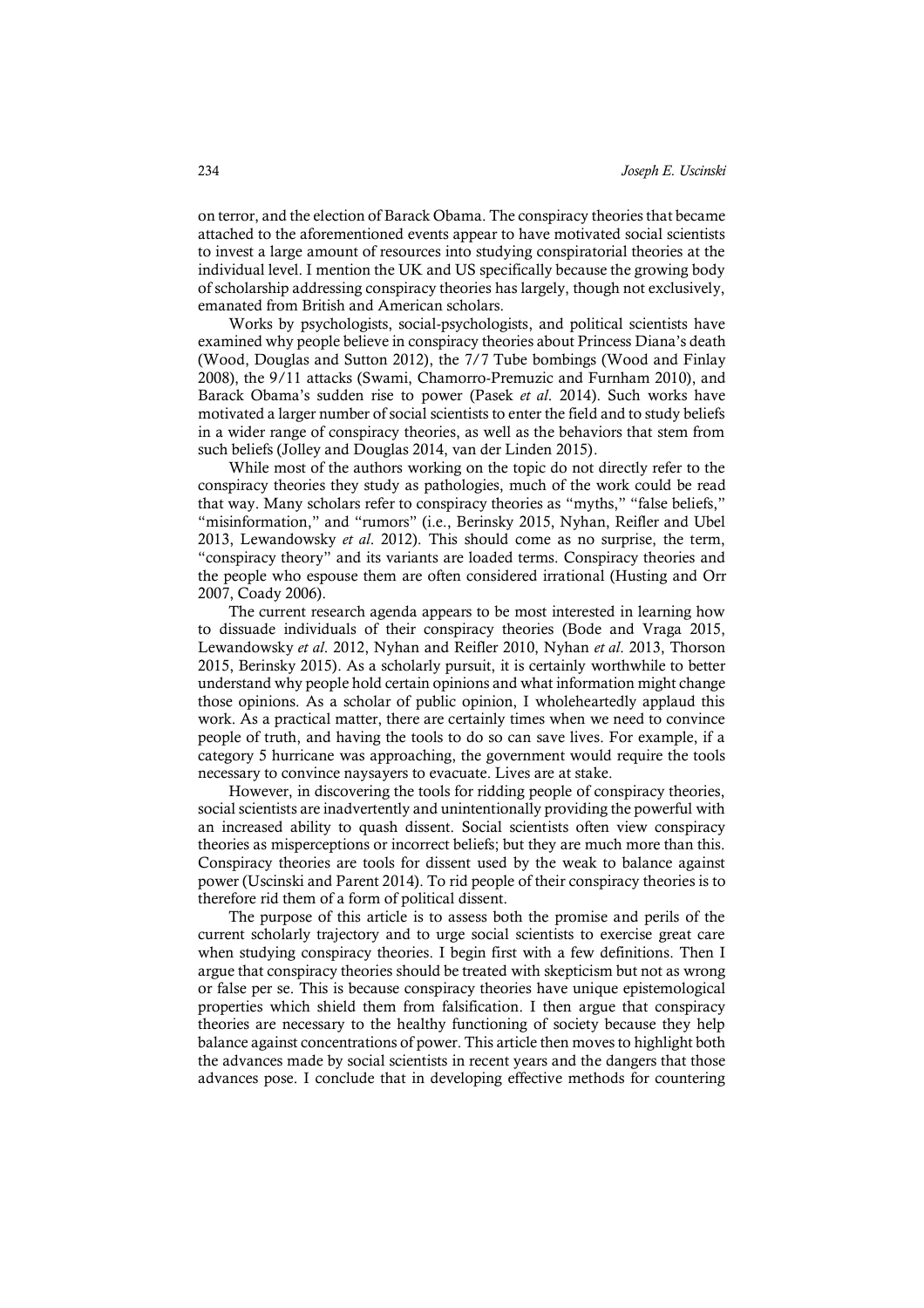conspiracy theories, social scientists have unwittingly provided powerful interests with tools which can increase their power.

#### 1. Definitions

For purposes of conceptual clarity, allow me to begin with a few definitions. By *conspiracy*, I refer to a secret arrangement by a group of powerful people to usurp political or economic power, violate established rights, hoard vital secrets, or unlawfully alter government institutions (Uscinski and Parent 2014: 31). Conspiracies are real and happen with regularity; Watergate and Iran-Contra are examples.

By *conspiracy theory*, I mean an explanation of historical, ongoing, or future events that cites as a main causal factor a group of powerful persons, the conspirators, acting in secret for their own benefit against the common good. This definition excludes theories positing benevolent actors toiling away in secret for the good of all mankind (i.e., doctors working in secret to save humanity from the scourge of cancer). Such theories seem to be the product of a very different set of factors and are rare compared to those positing an enemy.

One important facet of conspiracy theories that often goes without much notice is that conspiracy theories are notions about power: who has it and how are they using it? Conspiracy theories accuse an implicitly powerful group of conspiring. Usually that group is already powerful, i.e., the president, a legislative body, industries or corporations, foreign countries, multinational groups, etc. Powerless groups are rarely accused of conspiring. It is unusual to hear a conspiracy yarn about how the homeless are attempting a coup, or how transgendered people are plotting to take over society. The weak and marginalized are rarely seen as able to pull off a successful conspiracy. If they are, it is because they are assumed to have much more power than they actually have. This does seem odd when juxtaposed against classical political theory: Machiavelli for example argued that the weak are precisely the ones who should be conspiring; they do not have the power to use force to get what they want. The powerful on the other hand should not have to conspire—they can use force to get their way (Machiavelli 1996, see discussion in Uscinski and Parent 2014: 152). Nevertheless, conspiracy theories in the West tend to implicate the strong.

Put in the most neutral terms, a *conspiracy theorist* is anyone who believes conspiracy theories, and polls over several decades suggest that all Americans, for example, are conspiracy theorists in this sense. However, the term is often used to demarcate those, such as David Icke or Alex Jones, who take an entrepreneurial role in developing or spreading conspiracy theories.

While *conspiracy* refers to a real, actual event, *conspiracy theory* refers to an accusatory perception which may or may not be true. The line separating conspiracy theory and conspiracy is unclear and has been hotly debated (Clarke 2006, Coady 2003, 2006, Keeley 1999, 2003). Everybody believes in at least one conspiracy theory, but rejects countless others. Therefore, people disagree on which theories constitute "could-be-true" conspiracy theories and which constitute "are-true" conspiracies. What is their decision rule for separating the wheat from the chafe? I submit that most people do not have a consistent rule for accepting some conspiracy theories as true or for rejecting others as false. People appear to pick and choose based on factors that have nothing to do with consistent standards of evidence. For example, people tend to believe conspiracy theories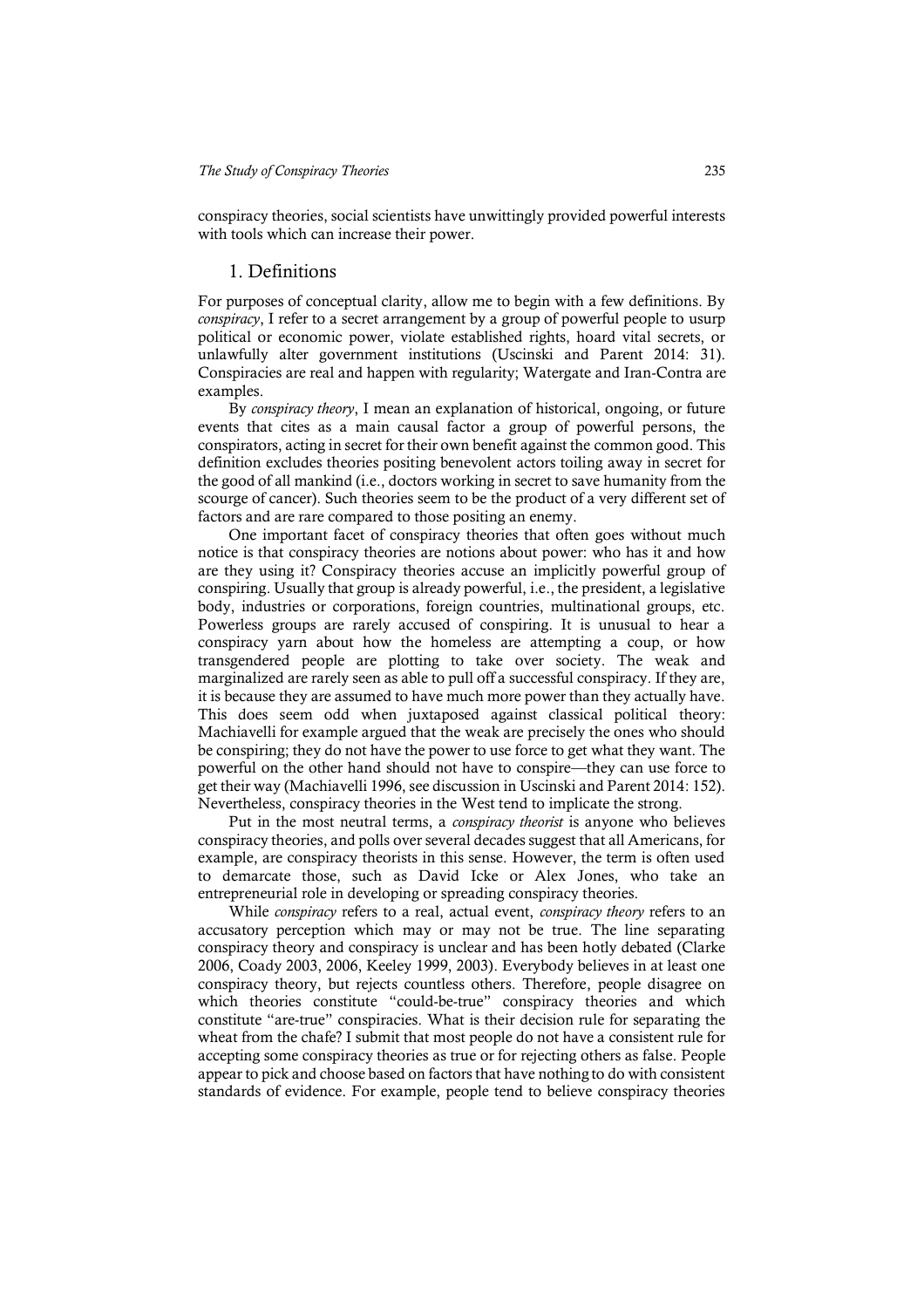that denigrate the opposing political party but rarely their own (Miller, Saunders and Farhart 2016, Oliver and Wood 2014, Uscinski, Klofstad and Atkinson 2016). Epistemologists have also struggled with separating the true conspiracy theories from the false ones—and some have moved away from providing a consistent rule that dichotomizes the true conspiracy theories from the false ones. Rather they provide guidelines that separate the warranted from the unwarranted (Keeley 1999).

For the purposes of this article, I demarcate between conspiracy theory and conspiracy using the simple and consistent standard put forth by Neil Levy (2007). His premise is that properly constituted epistemic authorities determine the existence of conspiracies. Levy defines properly constituted epistemic authorities as institutions in which knowledge claims are the result of a socially distributed network of inquirers trained in assessing knowledge claims, with methods and results made public and available for scrutiny (i.e., courts of law, scientific institutions). If the proper authorities say something is a conspiracy, then it is true; if they say it is a conspiracy theory, then it is likely false.

By *conspiracy belief* I refer to a person's belief in a specific conspiracy theory, for example, Rosie O'Donnell's belief that the Twin Towers fell on 9/11 due to a carefully timed demolition. *Conspiratorial thinking* on the other hand refers to an underlying worldview in which events and circumstances are more or less the product of conspiracy (e.g., Brotherton, French and Pickering 2013). The more a person thinks in conspiratorial terms, the more likely they will be to believe in specific conspiracy theories. For example, previous studies show that those with strong conspiratorial predispositions are more likely to believe in conspiracy theories about media bias (Uscinski *et al*. 2016), scientific findings (Lewandowsky, Gignac and Oberauer 2013), and downed airliners (Nyhan *et al*. 2016). This worldview can be thought of as a bias that leads a person to view authoritative accounts as fabricated and powerful actors as conspirators (Wood *et al*. 2012).

### 2. Conspiracy Theories Should not Be Treated as Wrong

While conspiracies happen and people should be vigilant, conspiracy theories do not represent the best judgment of the appropriate epistemological institutions (Levy 2007). Because conspiracy theories contradict official accounts, they are suspect and should be treated with skepticism.<sup>1</sup> If we were to blur the difference between conspiracy theories and conspiracies (for example, see deHaven-Smith 2006), then we are in effect saying that the methods and institutions which generate knowledge claims are meaningless. We would be suggesting that anything goes when it comes to discovering truth.

This being said, the institutions which are best suited to determine the existence of conspiracies are also part of the entrenched elite establishment. Universities, peer-reviewed journals, elite journalists, government institutions, and the like are powerful, elite, and therefore exactly the kind of institutions which are themselves often accused of either being part of the alleged conspiracies

<sup>&</sup>lt;sup>1</sup> There are of course instances when a conspiracy theory does not contradict the appropriate epistemological institutions, for example, when an event occurs people may immediately posit a conspiracy theory to explain it prior to appropriate epistemological institution passing judgment on the cause of that event (Dentith 2016).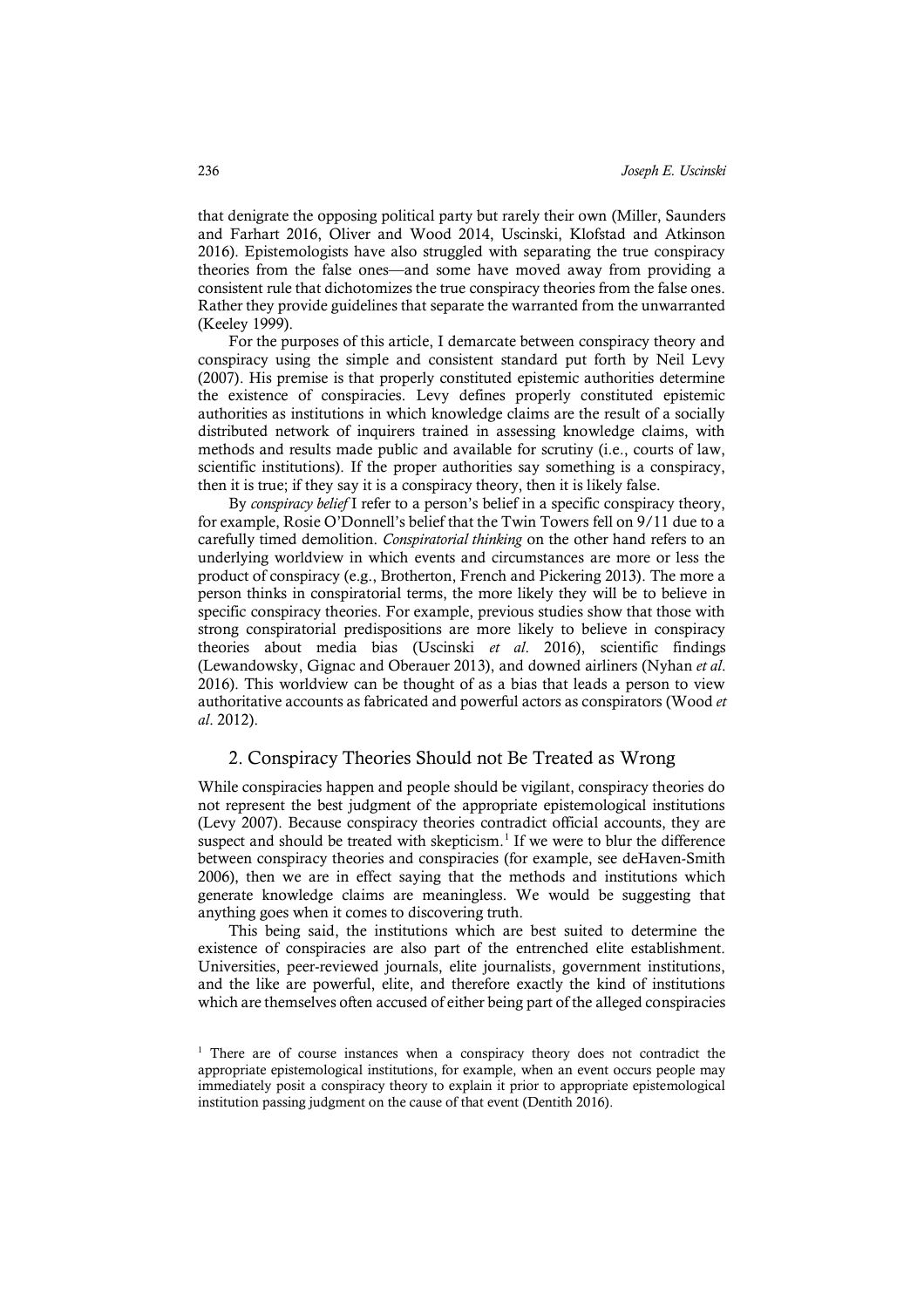or too close to the alleged conspirators to render a sound, impartial judgment. Even the best knowledge generating institutions err accidentally; sometimes they err because they are not impartial. This is where conspiracy theorizing comes in. In cases where there may be a perceived conflict of interest, conspiracy theorists will gather evidence to challenge the judgment of our prevailing institutions. I am not suggesting that there is always a conflict of interest or that our institutions for determining the existence of conspiracy theories are inherently biased or part of a scheme to cover-up nefarious activities. Rather I am suggesting that our knowledge generating institutions are not—nor should they be—above suspicion or reproach.

Conspiracy theories are unique epistemological creatures because they are non-falsifiable (Keeley 1999, Uscinski and Parent 2014 pg. 40). It is difficult to prove that a secret plot is not taking place behind the scenes. A dearth of positive proof and an abundance of falsifying evidence seem to count in their favor. This is not inappropriate: if powerful actors are trying to hide something it only stands to reason that confirming evidence will be hidden and red herrings will abound. There is an assumption in the study of non-human phenomena—for example, the study of atomic particles—that the objects under study will not alter their behavior or try to hide their activities from researchers. We expect the conspirators to react to investigators so as to hide their activities (Keeley 1999).

This does not mean that we should count every conspiracy theory as true simply because we cannot prove the negative, that a secret plot is not taking place. Nor does this imply that we cannot discount the evidentiary claims made by conspiracy theorists in support of their theories. For example, the Oliver Stone film, *JFK,* makes many supposedly factual claims about the assassination of President John F. Kennedy. However, many of these claims are demonstrably false and Stone has attested to this himself. This does not mean that there was not conspiracy to kill Kennedy, it just means that the evidence presented by Stone does not make the conspiracy theory more likely to be true.

Given that conspiracy theories *could be true*, I warn against labeling conspiracy theories using a true/false dichotomy. I instead argue in favor of treating conspiracy theories as relatively more or less suspect based upon the amount of verifiable evidence in their favor. There are of course many legitimate ways of evaluating the veracity of conspiracy theories, for example Brian Keeley suggests that as more and more actors become involved in orchestrating or concealing the plot, the more likely detection becomes, meaning that if the plot has thousands of actors and they have yet to be detected, the plot probably does not exist (Keeley 1999, see also Grimes 2016). The prevailing point is that because they are non-falsifiable, conspiracy theories are different from the evidentiary claims used to support them which should be treated as true or false.

## 3. Conspiracy Theories are Necessary to the Healthy Functioning of Society

Conspiracy theorists are frequently insulted and treated with derision (Husting and Orr 2007); they are oft referred to as cranks, crackpots, kooks, paranoids, wingnuts, etc. Quite damning is that some of the most prominent and destructive conspiracy theorists include names such as Adolf Hitler, Timothy McVeigh, Anders Behring Breivik, Osama Bin Laden, and so on. Rarely are conspiracy theorists complimented or thanked for their service. Ask the average person to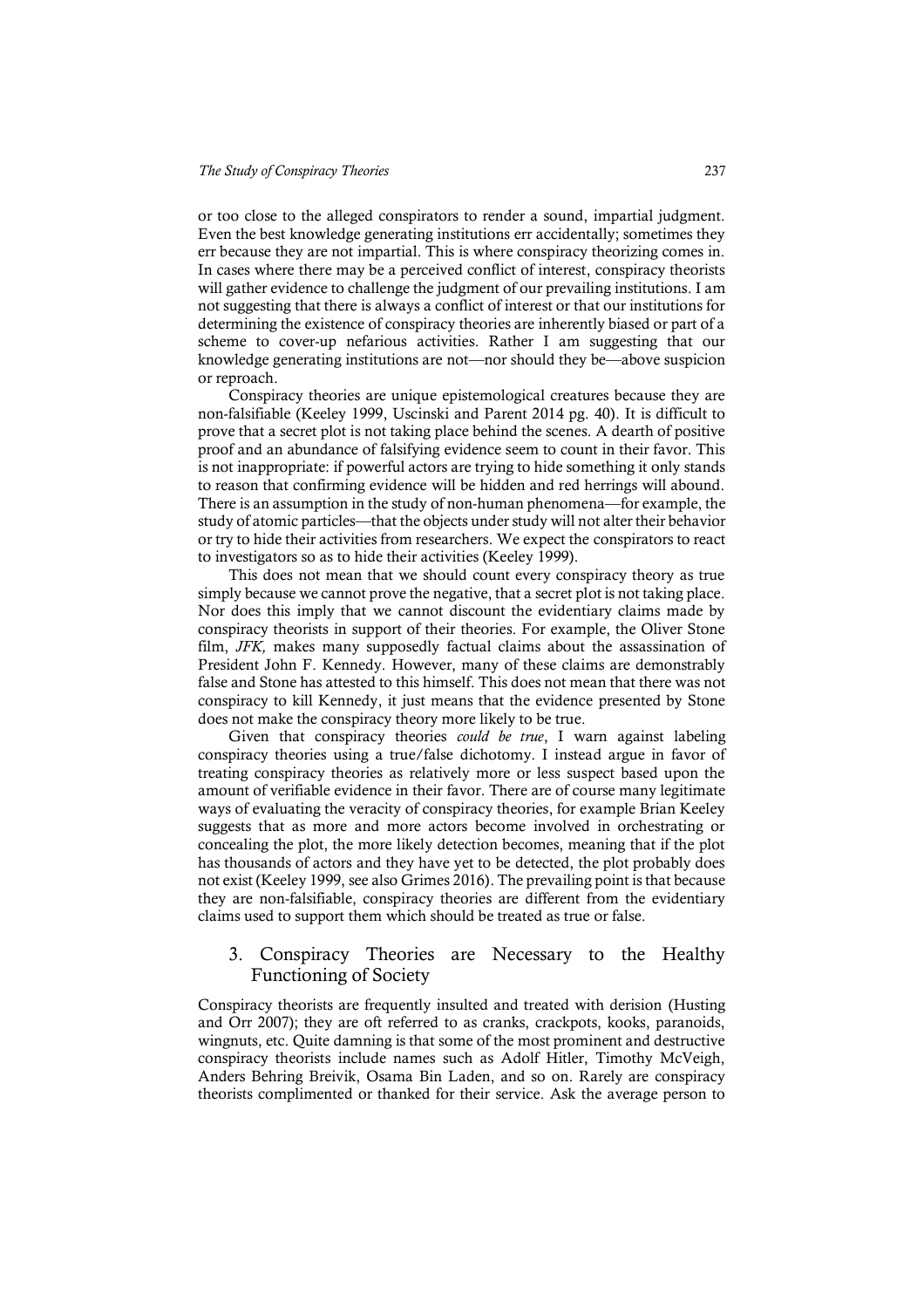name a beneficial conspiracy theorist and he or she will likely draw a blank. This is a gross injustice.

Like everyone, conspiracy theorists have their positive and negative sides, but yet as a society we tend to focus on the liability side of their ledger. To score cheap moral superiority people often disparage the outliers without examining the good in the group. Yes, the negative side of the ledger is visible and costly, and conspiracy theories are often likely false. However, the positive side of the ledger may very well outweigh the costs. Perhaps the most important positive role that conspiracy theories play is as a crucial part of the marketplace of ideas.

Conspiracy theorists can be likened to lots of things—gadflies, watchdogs, tripwires—but they are most similar to defense lawyers. They are opposing counsel in the war of political ideas, where the establishment is the prosecution, and they challenge prevailing wisdom. Like most defense attorneys, conspiracy theorists lose more than they win. This probability is worth keeping in mind next time you hear a conspiracy theory (it is probably not true). Fundamentally conspiracy theories are about the views of the strong versus the weak, the pros versus the amateurs, and the experts versus the novices. Over the long haul, the authorities tend to win more often.

That said, all courts err some of the time, and some decisions need reversing. This is where conspiracy theorists come in. The only way of ferreting out authorities' mistakes and rectifying them is through advocacy and appeals. Over the long term, conspiracy theories incentivize good behavior by the powerful: if the powerful conspire, someone will be watching, investigating, and publicizing.

When conspiracy theorists are right for the right reasons, they can save the rule of law. Think of Woodward and Bernstein excavating the Watergate scandal. When they are right for the wrong reasons, they can build nations. Think of the American Founders in the Declaration of Independence. When they are wrong for the right reasons, they can unearth new information. Case in point: we know much more today about the Kennedy assassination because of the persistence of conspiracy theorists.

Still, sometimes conspiracy theorists are wrong for the wrong reasons and this is surely a loss. Yet that is only known in hindsight and is probably a price worth paying. We do not know the strength of ideas until they compete in an open playing field and if conspiracy theorists do not test political truths and speak for the underdog, who would do it?

The media in most Western states is independent enough to expose scandals, wrongdoing, and conspiracies. However, the mainstream media has its blind spots. For example, there was considerable trepidation at the *Washington Post* as Woodward and Bernstein moved forward with their investigation into the Watergate break-in. Sometimes, journalists have partisan biases and treat their favored party with kid gloves. And, investigating alleged conspiracies vigorously could cost journalists access or respect. Given this, conspiracy theorists must sometimes act where mainstream institutions may not, in the court of last resort.

Conspiracy theories can be thought of as alarm systems for weak groups. They help groups address threats emanating from stronger groups. In our "conspiracy theories are for losers" hypothesis, Joseph Parent and I begin with a theory of groups: groups vie against others to create or capture resources, and distribute those resources authoritatively. Because victories can be leveraged to capture further victories, defeated groups have strong incentives to be vigilant and vociferous. Conspiracy theorizing provides a way for out-of-power groups to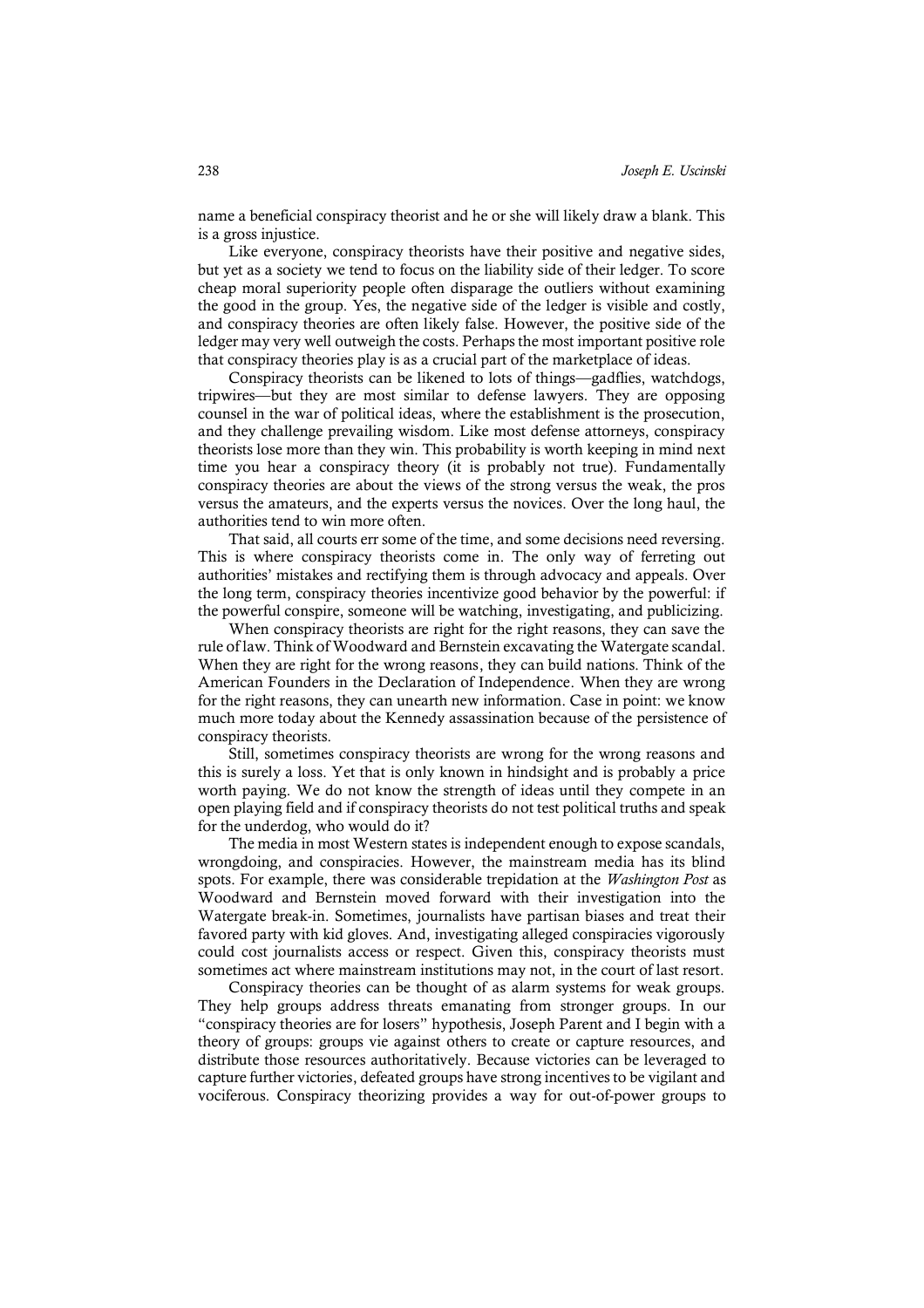recoup from losses, close ranks, overcome collective action problems, and sensitize minds to vulnerabilities (Uscinski and Parent 2014). Emerging groups, minor groups, and social movements will engage in conspiracy theorizing for similar reasons; it allows them to challenge existing power structures and react to oncoming threats from the establishment. Being out of power or outnumbered, anxiety and a perceived lack of control will drive conspiracy theorizing. In both cases though, balancing against threats is the crux of conspiracy theorizing. Victory being a lax disciplinarian, large winning groups feel less anxiety, more in control, and less need for conspiracy theories.

Successful conspiracy theories provide a unifying narrative of a terrifying enemy; the tendency of conspiracy theorists to scapegoat, however reprehensible, serves a rational purpose and attempts to balance against existing power arrangements. For example, the much reported "Jade Helm" conspiracy theories and the 9/11 Truther theories have lost the many of the followers they once had because the observed threats dissipated (the military exercise at Jade Helm ended; Bush left office).

History suggests that power is best when it is limited, divided, and constrained. Because they can rally the weak to balance against power, conspiracy theories are set apart from simple forms of misinformation (myths, rumors, incorrect beliefs, etc.) which tend to have a much more accidental quality to them. This role played by conspiracy theories should not go underappreciated by social scientists who study them.

## 4. The Advances Made by Social Scientists and the Dangers that Those Advances Pose

A small number of papers examining conspiratorial beliefs and underlying conspiracy thinking were published between the 1970s and 1990s (Goertzel 1994, McHoskey 1995, McClosky and Chong 1985, McCauley and Jacques 1979, Crocker *et al*. 1999, Butler, Koopman and Zimbardo 1995, Abalakina-Paap *et al*. 1999). These papers were some of the first to use quantitative methods—surveys and experiments—to measure what individuals, rather than what groups or society believed. However, none of these papers were part of, or sparked a larger research trajectory within psychology, social-psychology, sociology, or political science.

In terms of quantitative research, it was not until the end of the first decade of the Twenty-first century that a more cohesive research agenda developed. Perhaps the watershed moment was the 2012 publication of "Dead and Alive: Beliefs in Contradictory Conspiracy Theories" in the journal of *Social Psychological and Personality Science* by Michael Wood, Karen Douglas and Robbie Sutton. This study showed that many people who believed in a conspiracy theory also believed in other conspiracy theories which logically could not also be true. For example, those believing Osama bin Laden was dead before the Navy Seals entered his compound also believed he was still alive. This finding suggested that belief in conspiracy theories was not so much about the evidence or logic of any specific conspiratorial explanation, but rather about instinctively denying official stories and implicating powerful actors. The implications are that (1) evidence and logic do not drive belief in conspiracy theories as much as conspiracy theorists would argue, and (2) there is an underlying worldview in which official stories are fake,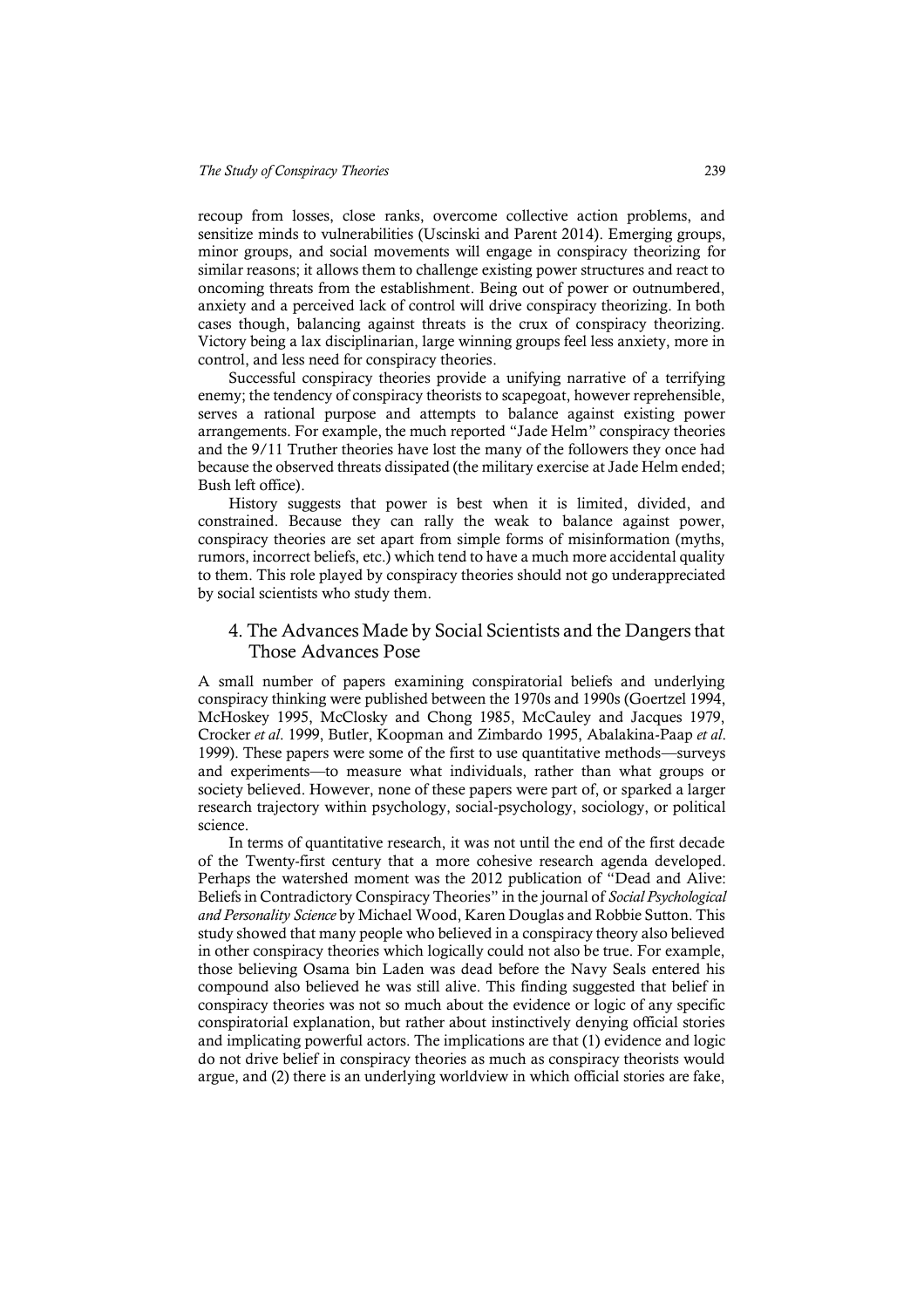powerful actors are conspirators, and events and circumstances are the product of vast conspiracies.

The findings by Wood, Douglas, and Sutton (2012) led researchers in several disciplines to begin treating conspiracy theories less as a individual or collective psychopathology (i.e., paranoia) and more as a set of opinions which conform to what researchers have found to be true of other political opinions, most notably that conspiracy theories are the product of information laid over a set of an individual's predispositions (i.e., Zaller 1992). In the years since the Wood *et al*. 2012 paper, many scholars have examined what they refer to as an underlying worldview towards seeing conspiracies (Bruder *et al*. 2013, Imhoff and Bruder 2013, Brotherton *et al*. 2013, Lantian *et al*. 2016, Lewandowsky *et al*. 2013, Brotherton 2015, van der Tempel and Alcock 2015, Dagnall *et al*. 2015, Swami *et al*. 2011, Uscinski *et al*. 2016). The major take-away from these studies is that some people are more prone to believing in conspiracy theories than others. To consider this in a more neutral light, some people will believe in any conspiracy theory even on light evidence while others at the opposite end of the spectrum are naïve and will deny the existence of conspiracies even on accumulating evidence. If we treat this worldview much the same way political scientists treat partisanship or political ideology, then this conspiracy worldview helps individuals interpret information, events, and circumstances around them. Political scientists have therefore begun treating conspiracy beliefs as the product of new information overlaid on top of a set of predispositions (Uscinski *et al*. 2016, Carey *et al*. 2016, for an example in psychology, see Newheiser, Farias and Tausch 2011).

The first journal articles on the topic published by political scientists showed that people tend to (1) believe in conspiracy theories which denigrated their political adversaries and (2) eschewed those conspiracy theories that accused their own side of conspiring (Miller *et al*. 2016, Oliver and Wood 2014). Such studies imply that people do not have an open mind when evaluating the evidence supporting conspiracy theories, but rather chose to believe in only those that fit their preconceived notions (whether the evidence is all that good or not). Miller *et al*. 2016 suggest that conspiracy theories were largely the product of motivated partisan reasoning (Taber and Lodge 2006, see also Claassen and Ensley 2016).

Uscinski *et al*. 2016 melded the political aspects identified by both Miller *et al*. 2016 and Oliver and Wood 2014 with the findings of Wood *et al*. 2012 to suggest not only that conspiracy beliefs are the product of motivated partisan reasoning, but also that conspiracy beliefs are likely to occur when individuals have a worldview in which conspiracies dictate events. This explains why most partisan conspiracy theories in the United States do not convince more than 25% of the population (Birther and Truther theories, despite their ubiquity max out at about that). Only those with a sufficiently elevated conspiracy worldview and on the side of the political spectrum not implicated in the conspiracy will believe in a given partisan conspiracy theory.

Social scientists have begun to discover how to convince people of conspiracy theories. For example, Uscinski *et al*. (2016, see also Nyhan *et al*. 2016) show that giving informational cues suggesting a conspiracy theory—even cues lacking any supporting evidence—to those who have a set of predispositions congruent with the conspiracy theory can drive people to adopt that conspiracy belief. Knowing how this process works is not without its pitfalls. We should not want powerful groups to become more effective at convincing people of conspiracy theories in lieu of evidence. When conspiracy theories accuse the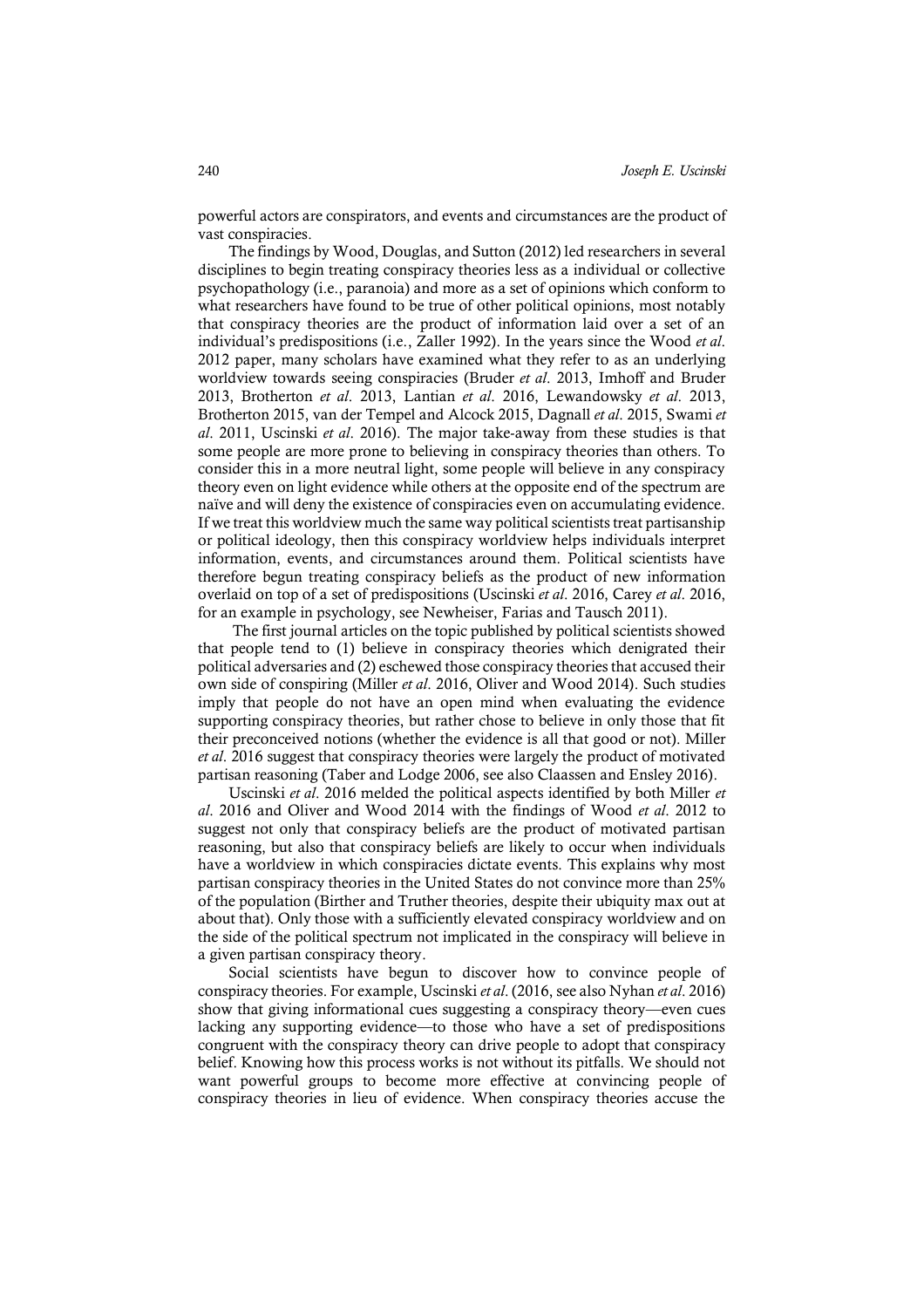powerful and well protected of conspiring, it is unlikely that the ability to convince people of conspiracy theories can do that much damage. When powerful people use conspiracy theories to scapegoat the weak, the ability to convince people of conspiracy theories becomes more lethal.

Working on the opposite end, several social scientists have invested greatly in understanding how to rid people of their conspiracy beliefs. There is a sizable upside to this line of research. Diseases that were once cured, like mumps and measles, have come back because some people believe in conspiracy theories about vaccine safety and choose to eschew vaccination. There are currently concerns that the Zika virus, now infecting people in south Florida, will be difficult to cure because of the conspiracy theories on social media. Beliefs in extreme conspiracy theories have led to violence, take Anders Breivik for example. Racist conspiracy beliefs had led to violence against Jews and others. Imagine the good that could be done if such conspiracy beliefs could be eliminated.

The major finding from this line of research is that it is very difficult to rid people of their conspiracy beliefs, and that just attempting to do so may lead to a "backfire effect" where individuals exposed to information disconfirming their conspiracy belief double-down on that belief (Nyhan and Reifler 2010, Nyhan *et al*. 2013). A more recent attempt at correcting conspiracy beliefs examines beliefs surrounding President Obama's attempt at health care reform (Berinsky 2015). The corrections used in this study proved more effective, particularly when people received corrective information from a co-partisan. It is likely that further studies will build on this finding and discover more effective correctives. No doubt, this work is promising. Having the ability to present information in a way that corrects incorrect beliefs could solve many problems.

However, this line of research treats conspiracy beliefs as a problem of information: if people had better information they would have "correct" beliefs. Such works do not consider, that conspiracy beliefs might be more than a cognitive hiccup. Since conspiracy beliefs are protests against power, it may not be desirable to correct them. First, the ability to correct conspiracy beliefs gives those with the ability to deploy those corrections new powers of persuasion. Such people would have the ability to counteract beliefs which question their own behavior. Second, unlike misinformation per se, it is not clear that conspiracy beliefs are incorrect. They may be dubious, but since they are non-falsifiable, they may not by wrong. "Correcting" such beliefs run the risk of steering people away from, rather than to, truth.

#### 5. Conclusion

Democracy works much like a market. In order for markets to function, there must be buyers and sellers on both sides of trades, and some of those people some of the time will guess wrong and lose money. But that is necessary for the system to work at all. Similarly, democracy needs people to poke and prod and vet the conventional wisdoms, if for no other reason than to keep the conventions from corruption. Conspiracy theorists, in this telling, are idea entrepreneurs. And typical of entrepreneurs, most of them will not make it.

Conspiracy theories continue to have a terrible reputation—most people treat them with overt skepticism or downright derision. This is not unreasonable, most are likely not true. But why would something with such a bad reputation be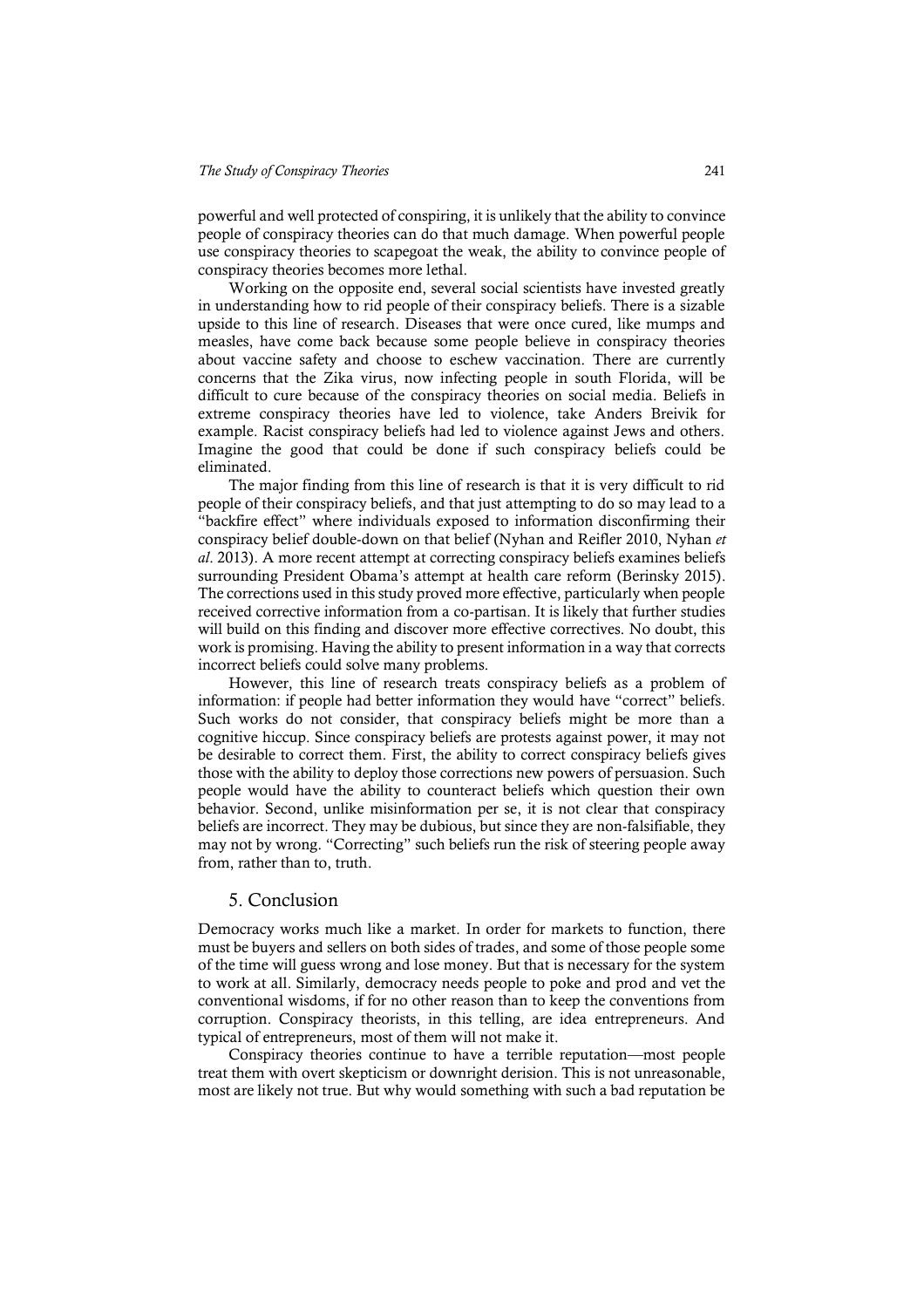so popular? If conspiracy theorists are crazy or stupid, why are they so numerous and stubborn? Perhaps the reason is that conspiracy theories are less about specific details and more about broader conceptions of power: who has it and what are they doing with it?

In this sense, conspiracy theories are alarm bells, trip wires, early warning systems. They alert the vulnerable to coming threats, violations of ground rules, and the abuse of power. The alarms sound even when the threat is not realized. The question is, would democracy be better off with more warning bells, or with less? This is a choice, and both paths present risks. The current scholarly trajectory should spend more time contemplating those risks. Not to do so could lead researchers to remove people's fears of corruption, deceit, and abuse without removing the actual corruption, deceit, and abuse.

#### References

- Abalakina-Paap, M., Stephan, W.G., Craig, T. and Gregory, W.L. 1999, "Beliefs in Conspiracies", *Political Psychology*, 20, 637-47.
- Basham, L. 2003. "Malevolent Global Conspiracy", *Journal of Social Philosophy*, 34, 91-103.
- Berinsky, A. 2015, "Rumors and Health Care Reform: Experiments in Political Misinformation", *British Journal of Political Science*, FirstView, 1-22.
- Bode, L. and Vraga, E.K. 2015, "In Related News, That Was Wrong: The Correction of Misinformation through Related Stories Functionality in Social Media", *Journal of Communication*, 65, 619-38.
- Brotherton, R. 2015, *Suspicious Minds: Why We Believe Conspiracy Theories*, New York: Bloomsbury Publishing.
- Brotherton, R., French, C.C. and Pickering, A.D. 2013, "Measuring Belief in Conspiracy Theories: The Generic Conspiracist Beliefs Scale", *Frontiers in Psychology*, 4, 1-15.
- Bruder, M., Haffke, P., Neave, N., Nouripanah, N. and Imhoff, R. 2013, "Measuring Individual Differences in Generic Beliefs in Conspiracy Theories across Cultures: The Conspiracy Mentality Questionnaire (Cmq)", *Frontiers in Psychology*, 4, 1-15.
- Butler, L.D., Koopman, C. and Zimbardo, P.G. 1995, "The Psychological Impact of Viewing the Film Jfk: Emotions, Beliefs, and Political Behavioral Intentions", *Political Psychology*, 16, 237-57.
- Carey, J.M., Nyhan, B., Valentino, B. and Liu, M. 2016, "An Inflated View of the Facts? How Preferences and Predispositions Shape Conspiracy Beliefs About the Deflategate Scandal", *Research & Politics*, 3, 1-9. 2053168016668671.
- Claassen, R.L. and Ensley, M.J. 2016, "Motivated Reasoning and Yard-Sign-Stealing Partisans: Mine Is a Likable Rogue, Yours Is a Degenerate Criminal", *Political Behavior*, 38, 317-35.
- Clarke, S. 2002, "Conspiracy Theories and Conspiracy Theorizing", *Philosophy of the Social Sciences*, 32, 131-50.
- Clarke, S. 2006, "Appealing to the Fundamental Attribution Error: Was It All a Big Mistake?", in Coady 2006, 129-132.
- Coady, D. 2003, "Conspiracy Theories and Official Stories", *International Journal of Applied Philosophy*, 17, 197-209.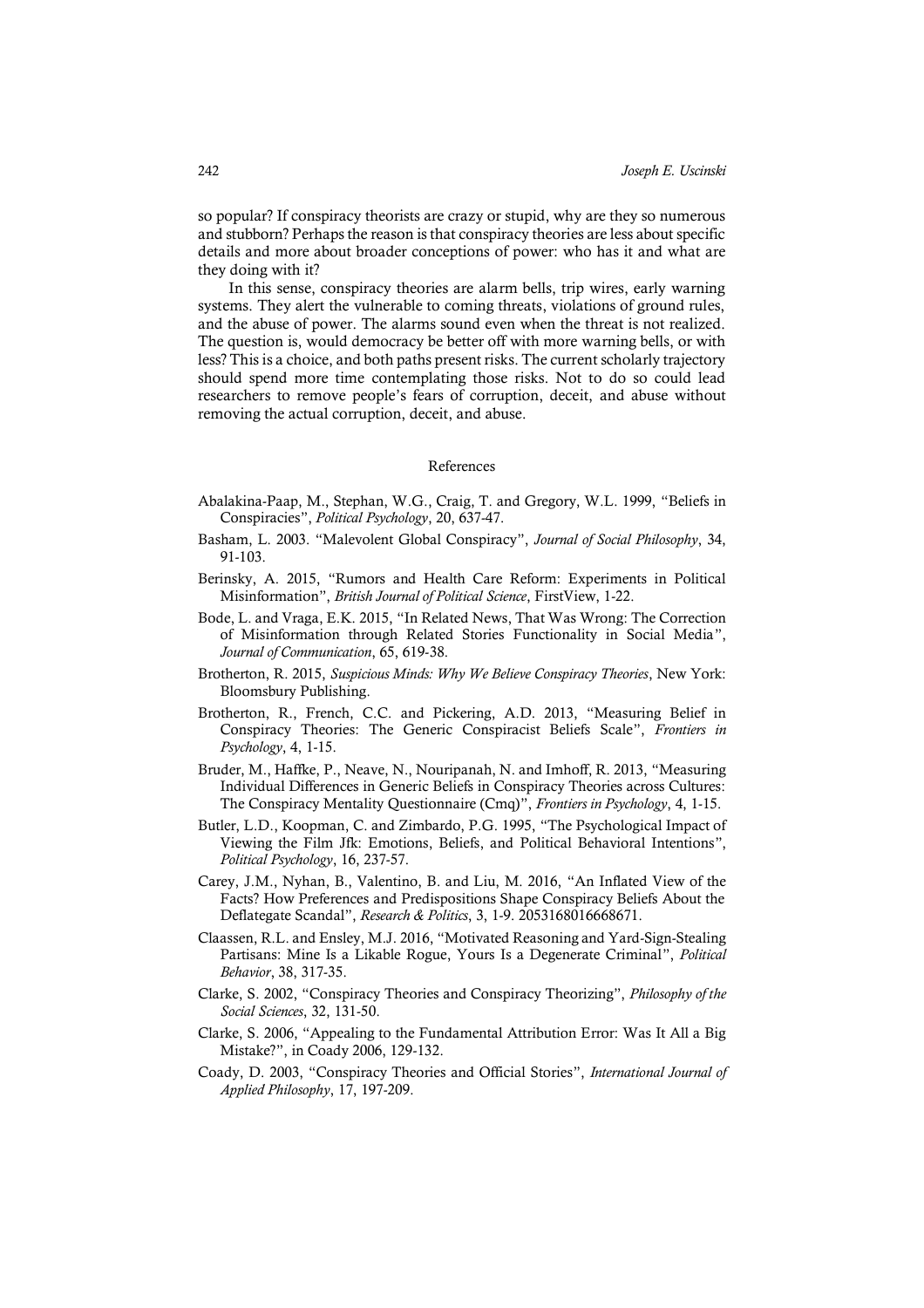Coady, D. 2006 (ed.), *Conspiracy Theories: The Philosophical Debate*, Aldershot: Ashgate.

- Crocker, J., Luhtanen, R., Broadnax, S. and Blaine, B.E. 1999, "Belief in U.S. Government Conspiracies against Blacks among Black and White College Students: Powerlessness or System Blame?", *Personality and Social Psychology Bulletin*, 25, 941-53.
- Dagnall, N., Drinkwater, K., Parker, A., Denovan, A. and Parton, M. 2015, "Conspiracy Theory and Cognitive Style: A Worldview", *Frontiers in Psychology*, 6, 206, 1-9.
- Davis, B.D. 1972 (ed.), *Fear of Conspiracy: Images of Un-American Subversion from the Revolution to the Present*, Ithaca: Cornell University Press.
- deHaven-Smith, L. 2006, "When Political Crimes Are inside Jobs: Detecting State Crimes against Democracy", *Administrative Theory & Praxis* , 28, 330-55.
- Dentith, M.R.X. 2014, *The Philosophy of Conspiracy Theories*, New York: Palgrave Macmillan.
- Dentith, M.R.X. 2016, "When Inferring to a Conspiracy Might Be the Best Explanation", *Social Epistemology*, 30 (5-6), 572-91.
- Goertzel, T. 1994, "Belief in Conspiracy Theories", *Political Psychology*, 15, 733-44.
- Gribbin, W. 1974, "Antimasonry, Religious Radicalism, and the Paraniod Style of the 1820s", *History Teacher*, 7, 239-54.
- Grimes, D.R. 2016, "On the Viability of Conspiratorial Beliefs", *PLoS ONE*, 11, e0147905.
- Heins, V. 2007, "Critical Theory and the Traps of Conspiracy Thinking", *Philosophy & Social Criticism*, 33, 787-801.
- Hofstadter, R. 1964, *The Paranoid Style in American Politics, and Other Essays*, Cambridge (MA): Harvard University Press.
- Hogue, W.M. 1976, "The Religious Conspiracy Theory of the American Revolution: Anglican Motive", *Church History*, 45, 277-92.
- Husting, G. and Orr, M. 2007, "Dangerous Machinery: 'Conspiracy Theorist' as a Transpersonal Strategy of Exclusion", *Symbolic Interaction*, 30, 127-50.
- Imhoff, R. and Bruder, M. 2013, "Speaking (Un-)Truth to Power: Conspiracy Mentality as a Generalised Political Attitude", *European Journal of Personality*, 28, 1, 25-43.
- Jolley, D. and Douglas, K. 2014, "The Effects of Anti-Vaccine Conspiracy Theories on Vaccination Intentions", *PLoS ONE*, 9, e89177.
- Keeley, B. 1999, "Of Conspiracy Theories", *Journal of Philosophy*, 96, 109-26.
- Keeley, B. 2003, "Nobody Expects the Spanish Inq, uisition! More Thoughts on Conspiracy Theory", *Journal of Social Philosophy*, 34, 104-10.
- Knight, P. 1997, "Naming the Problem: Feminism and the Figuration of Conspiracy", *Cultural Studies*, 11, 40-63.
- Knight, P. 1999, "Everything Is Connected: Underworld's Secret History of Paranoia", *MFS Modern Fiction Studies*, 45, 811-36.
- Lantian, A., Muller, D., Nurra, C. and Douglas, K. 2016, "Measuring Belief in Conspiracy Theories: Validation of a French and English Single-Item Scale", *International Review of Social Psychology*, 29, 1-14.
- Levy, N. 2007, "Radically Socialized Knowledge and Conspiracy Theories", *Episteme*, 4, 181-92.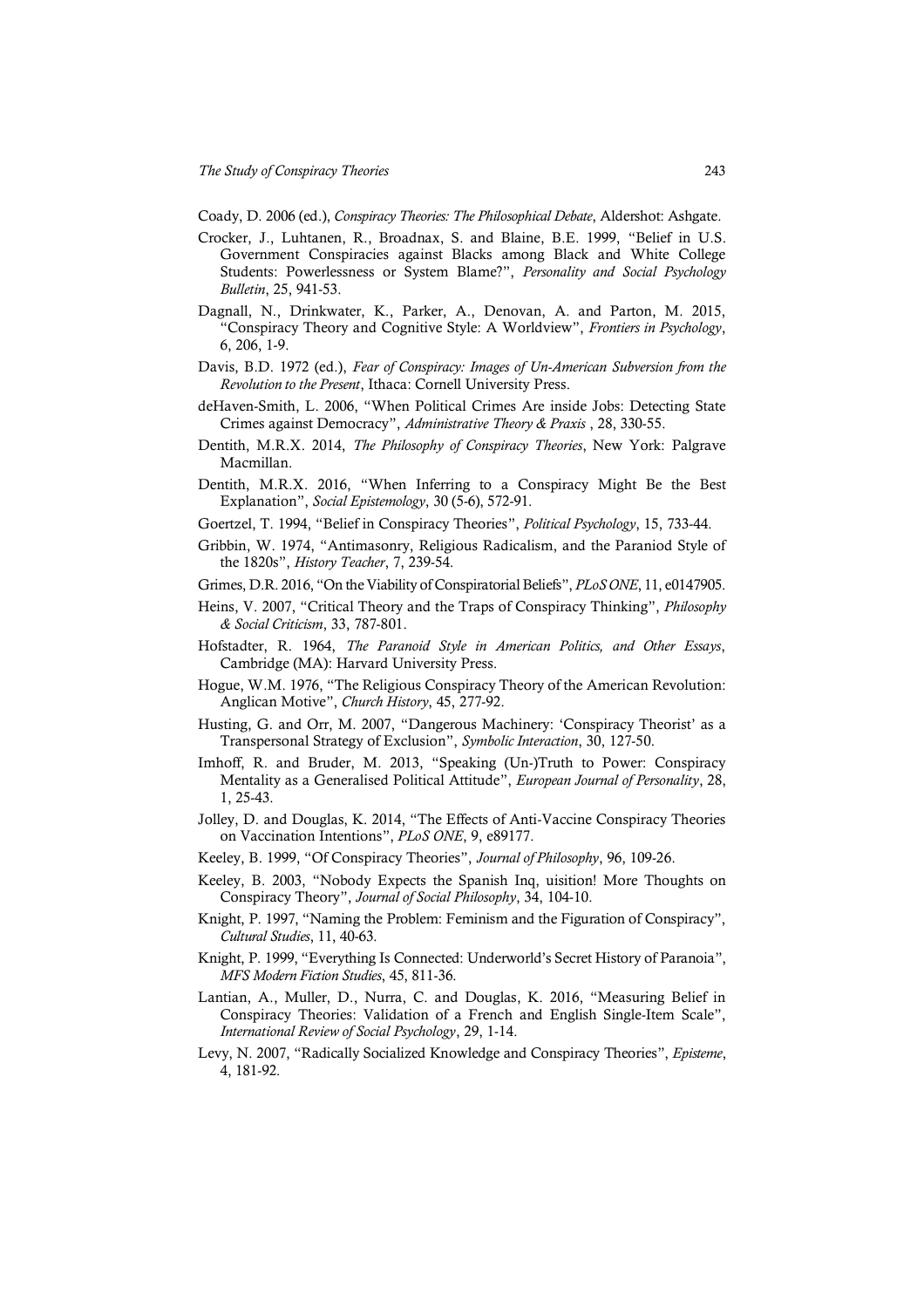- Lewandowsky, S., Ecker, U.K.H., Seifert, C.M., Schwarz, N. and Cook, J. 2012, "Misinformation and Its Correction: Continued Influence and Successful Debiasing", *Psychological Science in the Public Interest*, 13, 106-31.
- Lewandowsky, S., Gignac, G.E. and Oberauer, K. 2013, "The Role of Conspiracist Ideation and Worldviews in Predicting Rejection of Science", *PLoS ONE*, 8, e75637.
- Machiavelli, N. 1996, *Discourses on Livy*, Translated by H. Mansfield and N. Tarcov, Chicago: University of Chicago Press.
- Markley, R. 1997, "Alien Assassinations: The X-Files and the Paranoid Structure of History", *Camera Obscura*, 14, 75-102.
- McCauley, C. and Jacques, S. 1979, "The Popularity of Conspiracy Theories of Presidential Assassination: A Bayesian Analysis", *Journal of Personality and Social Psychology*, 37, 637-44.
- McClosky, H. and Chong, D. 1985, "Similarities and Differences between Left-Wing and Right-Wing Radicals", *British Journal of Political Science*, 15, 329-63.
- McHoskey, J.W. 1995, "Case Closed? On the John F. Kennedy Assassination: Biased Assimilation of Evidence and Attitude Polarization", *Basic and Applied Social Psychology*, 17, 395-409.
- Melley, T. 2000, *Empire of Conspiracy: The Culture of Paranoia in Postwar America*, Ithaca: Cornell University Press.
- Miller, J.M., Saunders, K.L. and Farhart, C.E. 2016, "Conspiracy Endorsement as Motivated Reasoning: The Moderating Roles of Political Knowledge and Trust", *American Journal of Political Science*, 60, 4, 824-44.
- Newheiser, A.-K., Farias, M. and Tausch, N. 2011, "The Functional Nature of Conspiracy Beliefs: Examining the Underpinnings of Belief in the *Da Vinci Code* Conspiracy", *Personality and Individual Differences*, 51, 1007-11.
- Nyhan, B., Dickinson, F., Dudding, S., Dylgjeri, E., Neiley, E., Pullerits, C., Seog, M., Simpson, A., Szilagyi, H. and Walmsley, C. 2016, "Classified or Coverup? The Effect of Redactions on Belief in Conspiracy Theories", *Journal of Experimental Political Science*, 3, 2, 109-23.
- Nyhan, B. and Reifler, J. 2010, "When Corrections Fail: The Persistence of Political Misperceptions", *Political Behavior*, 32, 303-30.
- Nyhan, B. and Reifler, J. and Ubel, P.A. 2013, "The Hazards of Correcting Myths About Health Care Reform", *Medical Care*, 51, 127-32.
- Oliver, E. and Wood, T. 2014, "Conspiracy Theories and the Paranoid Style (S) of Mass Opinion", *American Journal of Political Science*, 58, 952-66.
- Pasek, J., Stark, T.H., Krosnick, J.A. and Tompson, T. 2014, "What Motivates a Conspiracy Theory? Birther Beliefs, Partisanship, Liberal-Conservative Ideology, and Anti-Black Attitudes", *Electoral Studies*, 40, 482-89.
- Pigden, C. 1995, "Popper Revisited, or What Is Wrong with Conspiracy Theories?" *Philosophy of the Social Sciences*, 25, 3-34.
- Räikkä, J. 2009, "On Political Conspiracy Theories", *The Journal of Political Philosophy*, 17, 185-201.
- Swami, V., Chamorro-Premuzic, T. and Furnham, A. 2010, "Unanswered Questions: A Preliminary Investigation of Personality and Individual Difference Predictors of 9/11 Conspiracist Beliefs", *Applied Cognitive Psychology*, 24, 749-61.